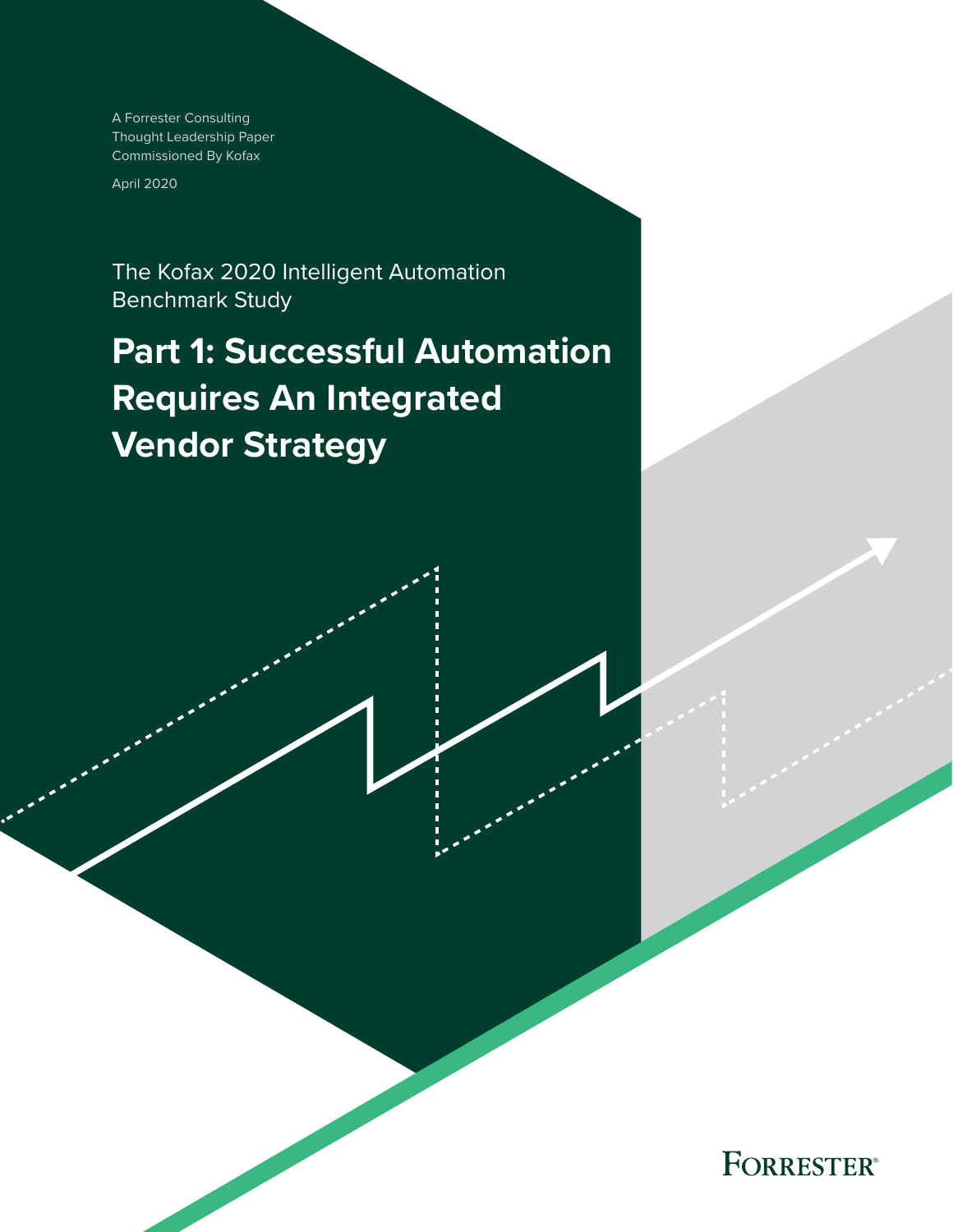# **Table Of Contents**

- [Executive Summary](#page-2-0) **1**
- 2 Firms Begin To Automate Across [The Enterprise](#page-3-0)
- 4 High Technical Debt And Lack Of [Agility Inhibit Success](#page-5-0)
- [An Integrated Vendor Platform](#page-8-0)  **7** [Automation Approach Accelerates](#page-8-0)  [Digital Transformation Success](#page-8-0)
- 10 [Key Recommendations](#page-11-0)
- 11 [Appendix](#page-12-0)

**Project Director:**  Josh Blackborow, Market Impact Consultant; Megan Doerr, Market Impact Consultant

**Contributing Research:**  Forrester's Application Development & Delivery research group

#### ABOUT FORRESTER CONSULTING

Forrester Consulting provides independent and objective research-based consulting to help leaders succeed in their organizations. Ranging in scope from a short strategy session to custom projects, Forrester's Consulting services connect you directly with research analysts who apply expert insight to your specific business challenges. For more information, visit forrester.com/consulting.

© 2020, Forrester Research, Inc. All rights reserved. Unauthorized reproduction is strictly prohibited. Information is based on best available resources. Opinions reflect judgment at the time and are subject to change. Forrester®, Technographics®, Forrester Wave, RoleView, TechRadar, and Total Economic Impact are trademarks of Forrester Research, Inc. All other trademarks are the property of their respective companies. For additional information, go to forrester.com. [E-46186]

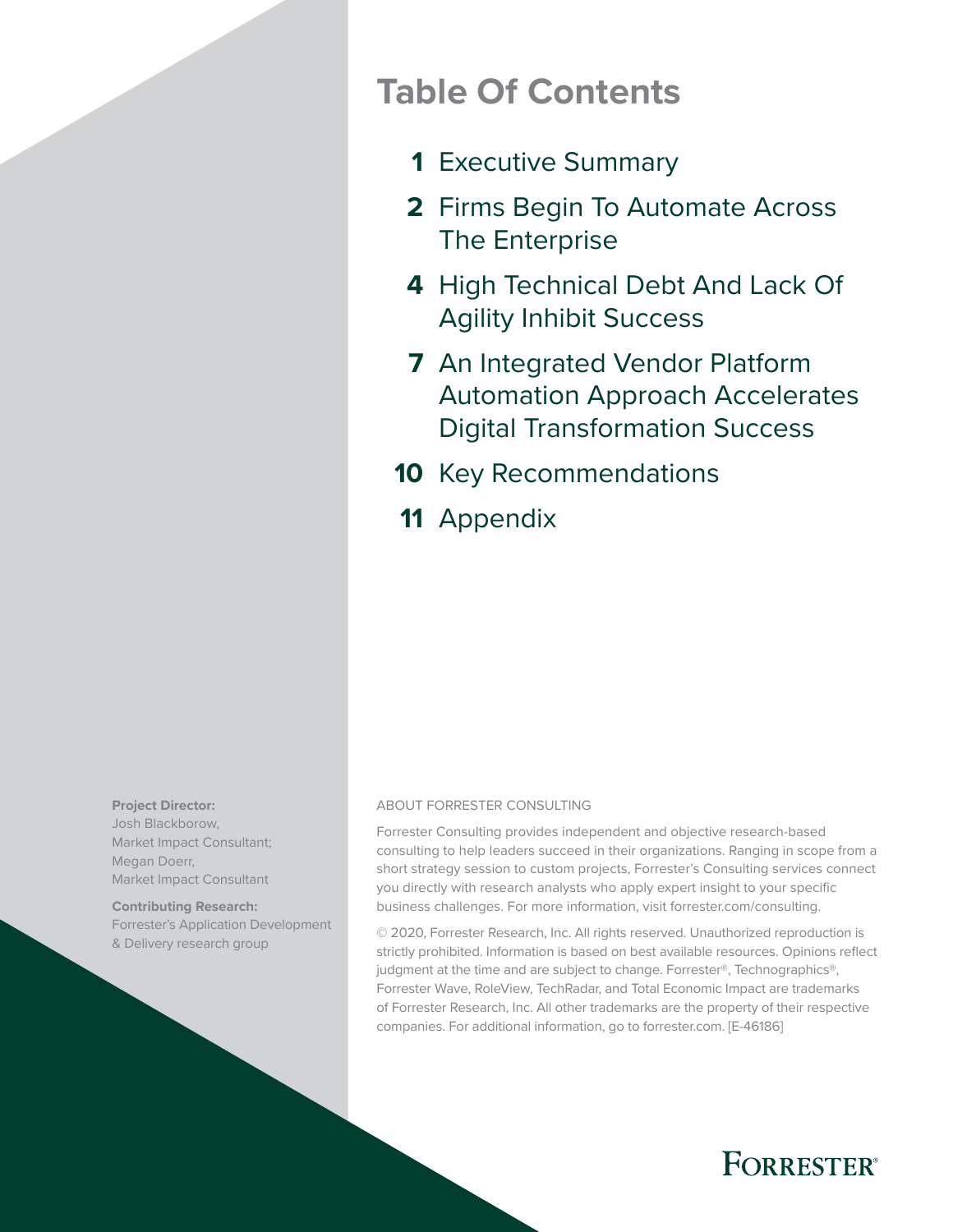<span id="page-2-0"></span>

Nearly half of respondents say their organizations are taking an ad hoc approach to automation.



# **Executive Summary**

Automation technology has become increasingly essential to enable organizations across all industries to compete. No longer confined to basic use cases, automation now touches virtually every facet of operations. Scrambling to keep up with accelerating rates of change, many enterprises have cobbled together poorly integrated and siloed automation capabilities. How can firms execute on their automation ambitions while maintaining a high standard of quality and long-term agility?

In January 2020, Kofax commissioned Forrester Consulting to evaluate the emerging trends, strategies, and organizational lessons learned in the rapidly evolving automation market. Forrester conducted two online surveys — one with 450 automation and AI technology decision makers and the other with 450 individual contributors across business departments. This paper is the first of three seeking to outline these findings.

### **KEY FINDINGS**

- › **Automation is everywhere.** Automation technology usage has skyrocketed in recent years without signs of slowing down. In the last two years alone, investment has nearly doubled. Decision makers estimate another 40% increase over the next two years across the entire enterprise — from the front office to the back office and everywhere in between.
- › **This rapid rise comes with considerable challenges.** In their haste to keep up with external pressures, many organizations are adopting several disparate and poorly integrated automation technologies. In fact, nearly half of respondents report their enterprises are taking an ad hoc approach to automation. And they're quickly realizing siloed approaches are leading to technical debt, delays in successful outcomes, and several unexpected challenges.
- › **Organizations are turning to integrated intelligent automation.** Buying habits are changing. Business leaders are prioritizing partners and vendors that provide a more holistic, integrated approach to automation. Survey data strongly suggests that forward-thinking IT decision makers understand that to achieve desired business outcomes, they must invest in integrated, complementary, and scalable automation technologies to reduce technical debt, improve long-term agility, and accelerate their digital transformation efforts.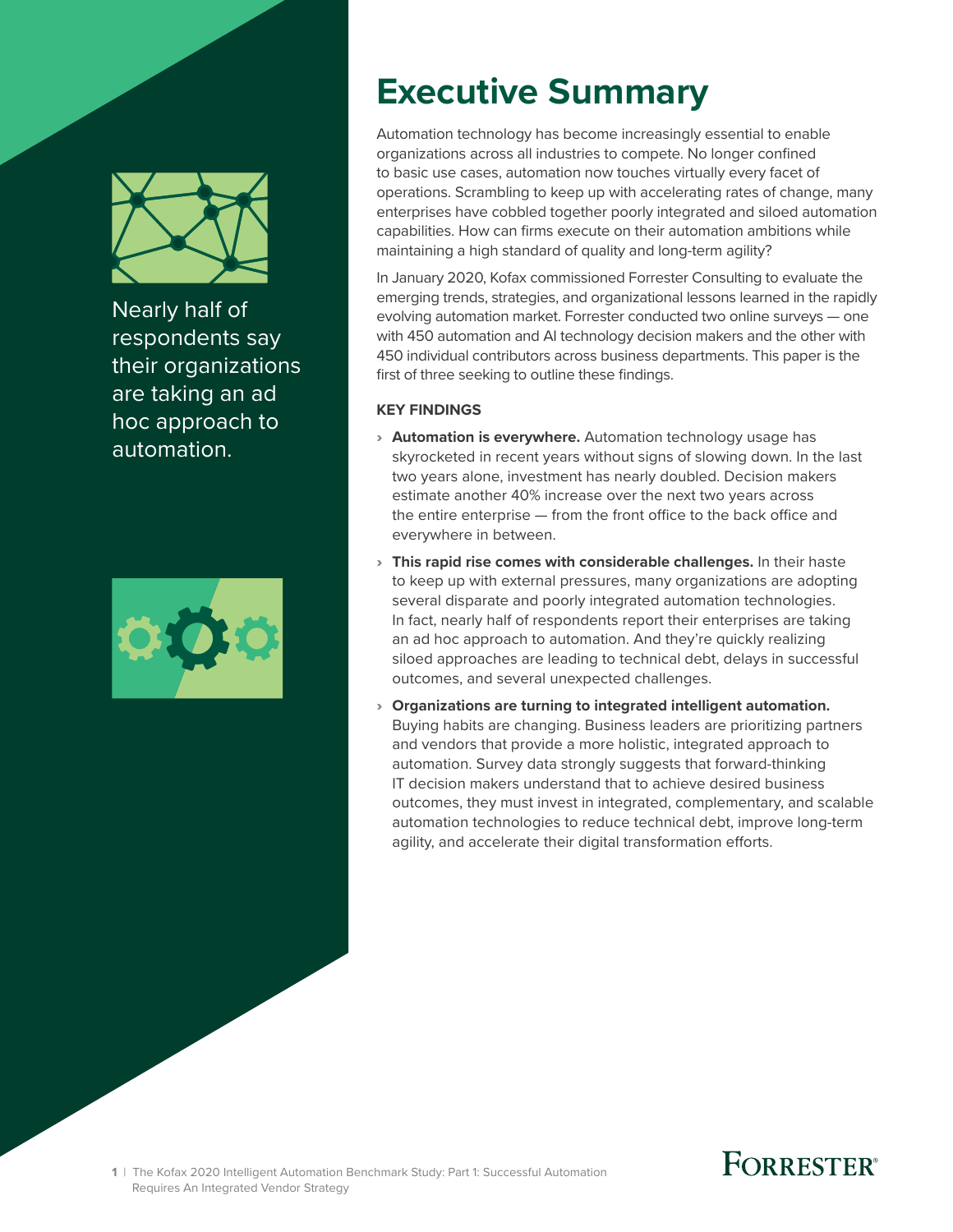### <span id="page-3-0"></span>Firms Begin To Automate Across The **Enterprise**

Organizations have adopted a variety of applications and point solutions to rapidly respond to evolving business needs. An unintended consequence of acting quickly to solve the problem at hand is the creation of automation silos. These silos weigh upon an organization's ability to achieve operational excellence, respond to growing customer experience demands, and capitalize on new business model opportunities. Survey results indicate that while automation efforts may have begun in the back office, executives are increasingly prioritizing automation use cases that have more significant impact on the customer experience and removing silos across the organization. Leaders are turning their attention to automation technologies such as digital process automation, process discovery, dynamic case management, rule/decision engines, artificial intelligence, and robotic process automation (RPA).

In surveying 450 automation decision makers, we found that:

- › **Automation's influence continues to expand.** In the past two years, automation technology budgets have seen steady growth rates and show no sign of slowing down. Growth has nearly doubled over the last 24 months and is projected to increase by over 40% in the next two years (see Figure 1).
- › **Automation is touching more parts of the enterprise than ever.** Automation is no longer confined to just one place or process; decision makers understand now more than ever that digital automation technologies can streamline and strengthen operations across functions from the back office to the front desk. However, there is still substantial room to expand their penetration. While the number of use cases for which organizations are utilizing automation is increasing, adoption rates for more mature use cases — like automation of backoffice tasks, decisioning, and accounts payable (AP) — are still fairly low (see Figure 2).

While the proliferation of automation delivers significant organizational benefit, scaling those use cases across the organization can also create considerable challenges. Bringing automation efforts together into one cohesive, organization-wide strategy is key to achieving value and ROI. However, simply cobbling together disparate technologies is not the answer. To be fully functional and deliver the outcomes needed to succeed in today's environment, businesses must integrate technologies intelligently.



Automation technology budgets have nearly doubled in the past two years and are projected to increase by over 40% in the next two years.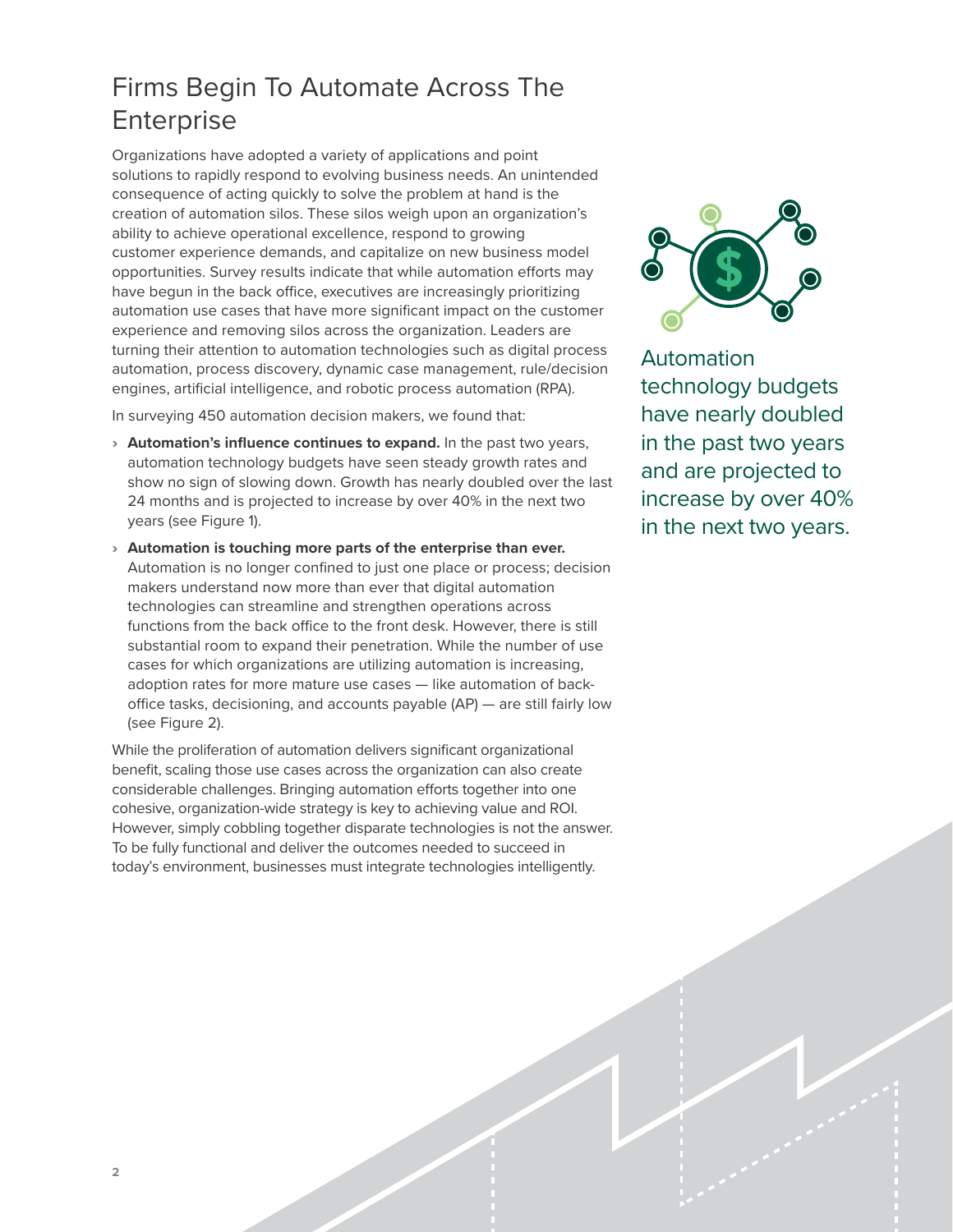#### **Figure 1**

**"Using your best estimate, what percentage of your organization's overall IT budget was spent this year on automation technology? How much was spent two years ago? How much do you expect to be spent two years from now?"**



Base: 450 automation and AI decision makers

Source: A commissioned study conducted by Forrester Consulting on behalf of Kofax, January 2020

#### **Figure 2**

**"Which of the following use cases for automation are employed at your organization?"**

| 58% Digitize information                   |                                                                          |
|--------------------------------------------|--------------------------------------------------------------------------|
| <b>52%</b> Automate front-desk interaction |                                                                          |
| 49% Automate fulfillment and verification  |                                                                          |
| 45% Perform rule-based tasks               | Virtually all companies<br>have implemented some<br>degree of automation |
| 44% Business spend management              | across front and back<br>office functions.                               |
| 44% Automate back-office tasks             |                                                                          |
| <b>38%</b> Automate decisioning            |                                                                          |
| 30% AP automation                          |                                                                          |
| <b>30%</b> Orchestrate workflows           |                                                                          |

Base: 450 automation and AI decision makers

Source: A commissioned study conducted by Forrester Consulting on behalf of Kofax, January 2020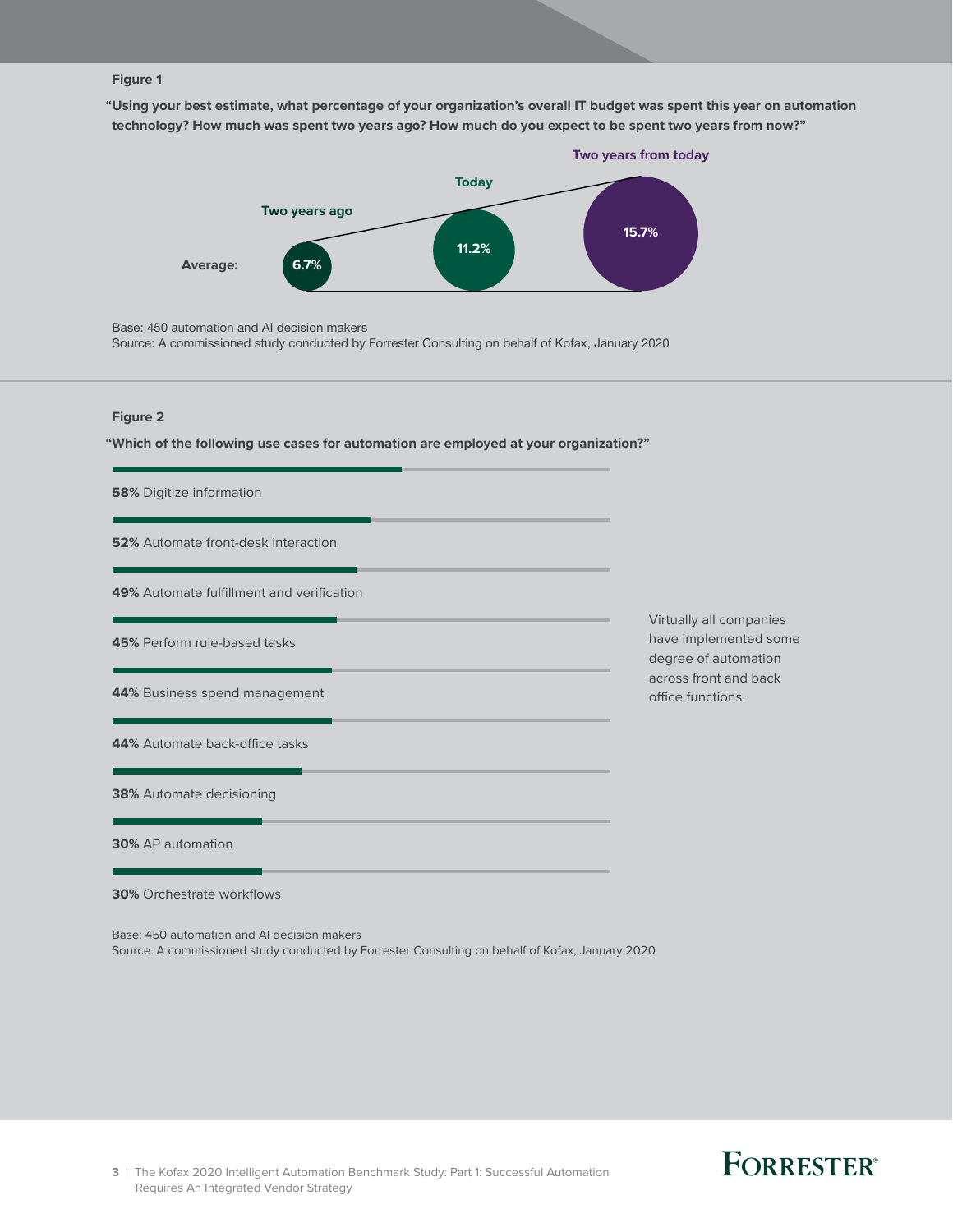### <span id="page-5-0"></span>High Technical Debt And Lack Of Agility Inhibit Success

Companies that want to create a competitive edge in the digital economy must prioritize converging automation technologies to fully realize positive outcomes. It takes a different approach, however, to achieve in practice. Many firms struggle with siloed automation that stifles, rather than encourages, success. To derive the most business value, firms must integrate technologies and use them in a complementary fashion.

Unfortunately, nearly half (45%) of respondents report their organizations approach their automation strategies in an ad hoc way, automating their many use cases via various solutions from a multitude of vendors (see Figure 3.) Even though these disparate technologies are often functionally complementary, firms typically use multiple or separate vendors, and the solutions often lack the depth of integration required to drive optimal business outcomes.

Multiple, poorly integrated technologies surfaced as the top challenge for organizations that have adopted automation in a piecemeal fashion leaving them far behind their competitors. Forward-thinking organizations will take a different approach.



45% of respondents report their organizations approach their automation strategies in an ad hoc way.

### Full page **Figure 3**

**"Which of the following best describes your organization's approach to purchasing automation technologies?"**



We procure disparate best-of-breed point solutions from different automation vendors but have not integrated them together.



We procure disparate best-of-breed point solutions from different automation vendors and integrate them together.

#### **Best-of-breed: 44% Primary/single vendor 56%**



We leverage a primary vendor to provide some or most automation technologies that also provides preintegration with external best-of-breed solutions.



**9%**

We leverage a single vendor to provide all or most automation technologies that are preintegrated with each other.

Base: 450 automation and AI decision makers

Source: A commissioned study conducted by Forrester Consulting on behalf of Kofax, January 2020

# **FORRESTER®**

**4** | The Kofax 2020 Intelligent Automation Benchmark Study: Part 1: Successful Automation Requires An Integrated Vendor Strategy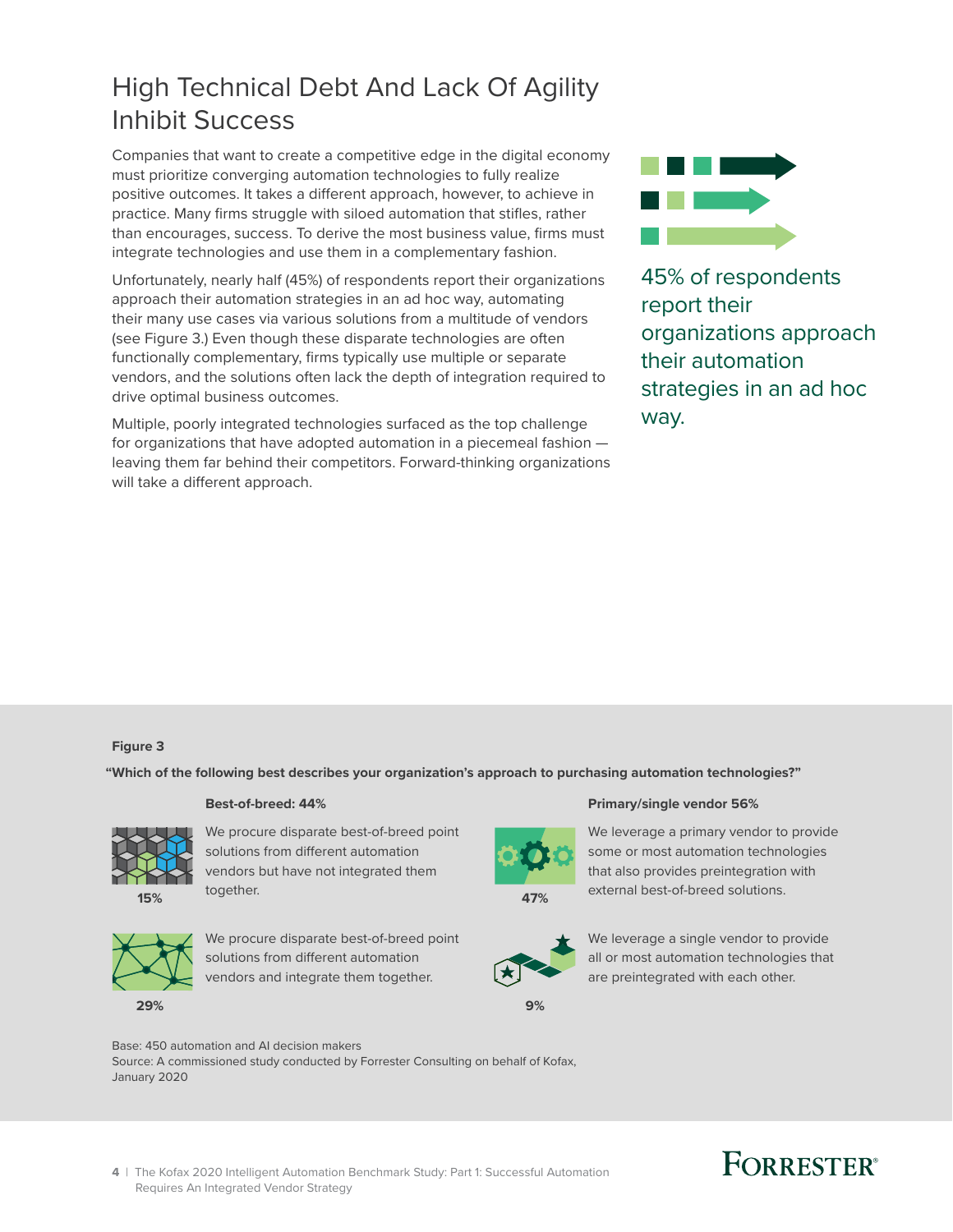### **POOR INTEGRATION LEADS TO HIGH TECHNICAL DEBT AND LACK OF AGILITY**

Nearly all decision makers surveyed (98%) report that adopting an unintegrated approach to automation resulted in unanticipated challenges. Two of the most significant challenges reported — high technical debt (46%) and delayed success (35%) — are in fact two sides of the same coin (see Figure 4). As firms attempt to respond to new opportunities, additional cost and technical challenges arise, delaying beneficial outcomes, which, in turn, increases technical debt. It's a vicious cycle.

A lack of guidance for assembling the right set of automation technologies exacerbates this cycle. The deeper organizations get into their transformation initiatives, the more challenging it is to readjust their strategies. As a result, in hindsight, firms realize that they invested in a set of technologies that are challenging to maintain — leading to high technical debt. Looking forward — whether they're implementing new business requirements or processes — firms must take a custom approach. The data indicates that this approach can be more expensive, difficult to maintain long-term, and ultimately one of the biggest challenges in achieving business outcomes.

### Full page **Figure 4**

**"Which of the following challenges has your organization experienced as a result of using a piecemeal approach to automation as opposed to a single holistic platform?"**



Base: 196 automation and AI decision makers at organizations using a piecemeal approach to automation Source: A commissioned study conducted by Forrester Consulting on behalf of Kofax, January 2020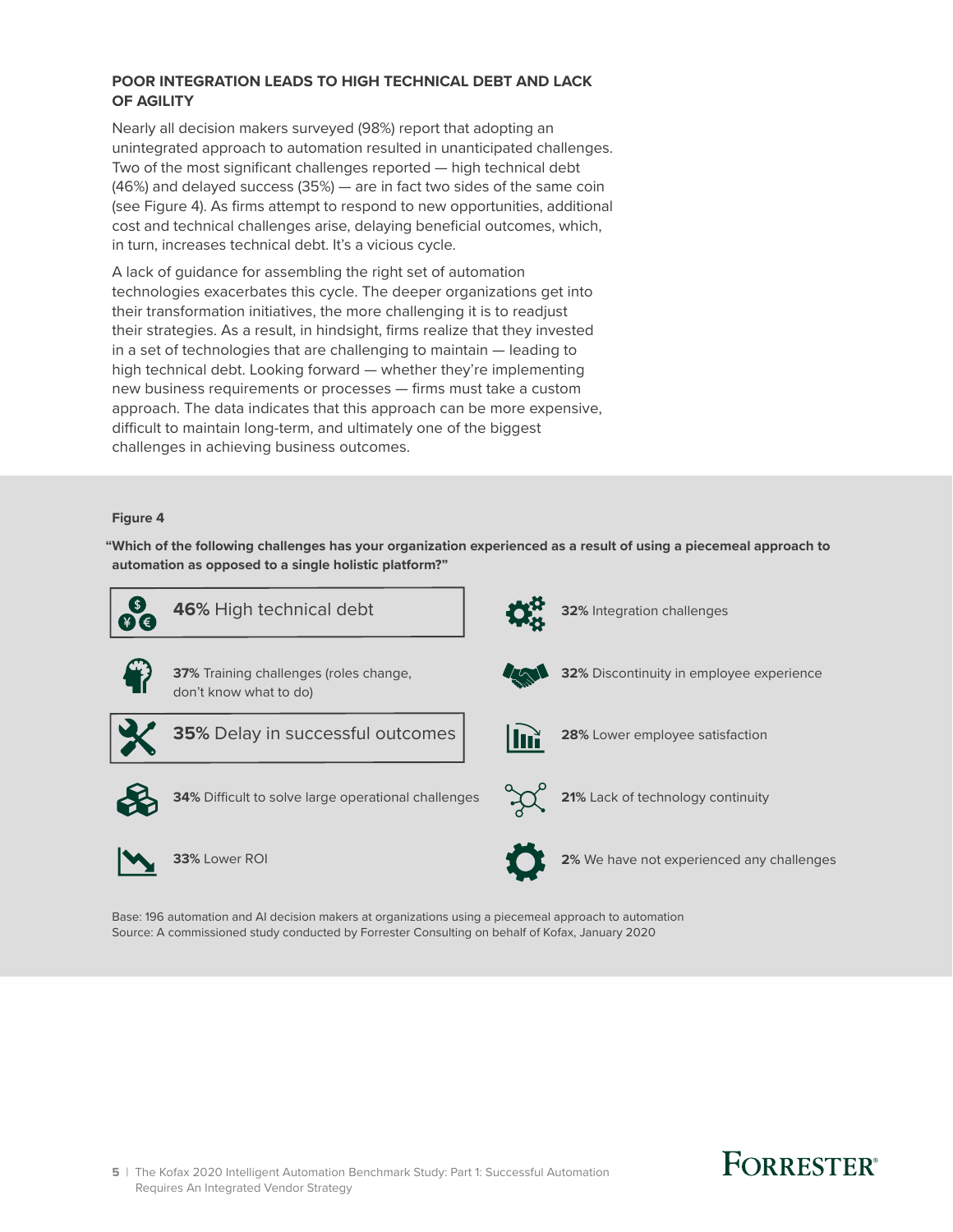### **FIRMS MUST FOCUS ON MANAGING DIGITAL OPERATIONS AT SCALE**

Organizations must focus on a holistic strategy to transform their business and to intelligently manage automation--essential to achieving intelligent automation at scale. Unfortunately, organizations often do not take a holistic approach. We found:

› **Scaling automation requires digital workforce management.** Scale, or the ability to deploy and realize substantial benefits from automation across an organization, is not only a function of "building" automation **Figure 5**<br>Solutions, but also the ability to effectively manage them. Digital solutions, but also the ability to effectively manage them. Digital workforce management (DWM) — the ability to centrally orchestrate, govern, measure, and optimize how work is performed, regardless of which resources perform that work (people and/or automation) — is critical to sustaining intelligent automation. DWM provides a common layer of governance across an increasingly diverse group of digital and human resources performing work. It delivers a common mechanism to maintain a well-governed strategy for defining data access, security, integration, privacy, and governance across all automation efforts.

> In addition to building more robust intelligent automation solutions, digital workforce management can eliminate challenges and increase the likelihood of success. Data from this study suggests that business leaders are putting even greater importance on DWM because it can (see Figure 5):

- › **Break down silos.** One in five respondents ranks the ability to effectively orchestrate multiple automation technologies in harmony with their people as the most immediate need within their organization. This underscores the need for a common orchestration engine that manages queues and facilitates hand-offs between multiple technologies and people — critical to breaking down the silos that exist from utilizing previously disconnected automation technologies.
- › **Increase collaboration and ease unexpected disruptions.** More than one in three respondents rank continuity and change impact analysis as most important. This is often in response to the need to contend with emergency situations where a change to a system or application unexpectedly breaks several other automated processes that depend on it. Many have seen how important and powerful coordination is between IT and the center of excellence and, thus, want such collaboration to be enforced within processes, procedures, and even the technology that runs automated operations.

**"Which of the following automation capabilities is the most immediate need for your organization?"**



**35%** Mitigating disruption to automated processes due to changes in the underlying systems/applications that automation interacts with



**28%** Centralizing analytics that address productivity of the digital workforce and all automation technologies deployed, including its utilization within the enterprise



**20%** Ability to orchestrate multiple vendor solutions in a centralized manner



**17%** Identity governance credentialing as it relates to any operations performed by digital workers

Base: 450 automation and AI decision makers

Source: A commissioned study conducted by Forrester Consulting on behalf of Kofax, January 2020

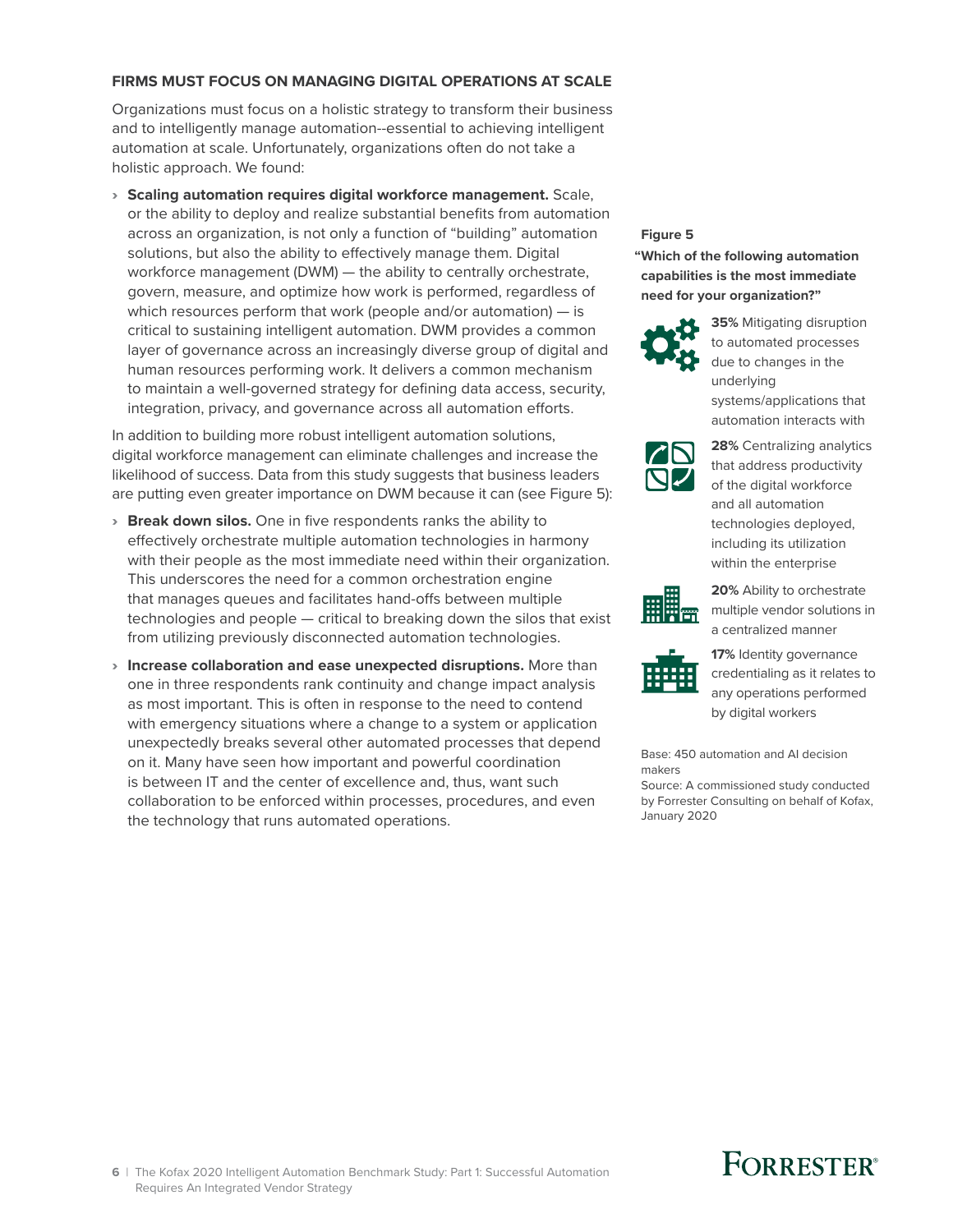### <span id="page-8-0"></span>An Integrated Vendor Platform Automation Approach Accelerates Digital Transformation Success

Buying habits are changing among tomorrow's automation leaders. They understand that the outcomes they want to achieve require complementary automation technologies that operate together. Indeed, decision makers are evolving past a basic understanding of automation and are now focused on how they can strategically implement and align with the right partners to further transform their business.

### **ENTER INTEGRATED INTELLIGENT AUTOMATION**

Enterprise operations are complex; they aren't uniform, and many times they require working with unstructured data, business rules, and AI capabilities to accomplish end-to-end digital transformation. Leaders must regularly make complex decisions which require subsequent actions downstream. No single technology tool can do everything, and therefore, one process can understandably necessitate leveraging capabilities from several different technologies.

Challenges compound as organizations automate increasingly sophisticated processes. When firms bring more technologies, they require more integration to ensure that the technologies work together seamlessly and can be modeled and monitored across technology boundaries.

Integrated intelligent automation offerings eliminate the challenges that arise from a multivendor, fragmented approach. This is particularly relevant as almost 50% of decision makers surveyed plan to expand their automation efforts from a single team or department to scale across departments. In addition, integrated automation is crucial in digital workforce management: 61% of employees say they prefer a single technology platform because it provides them with greater efficiency (78%) and allows them to be more productive (65%) (see Figure 6).



A strategy focused on a single vendor to provide an integrated solution lowers complexity and technical debt and drives agility.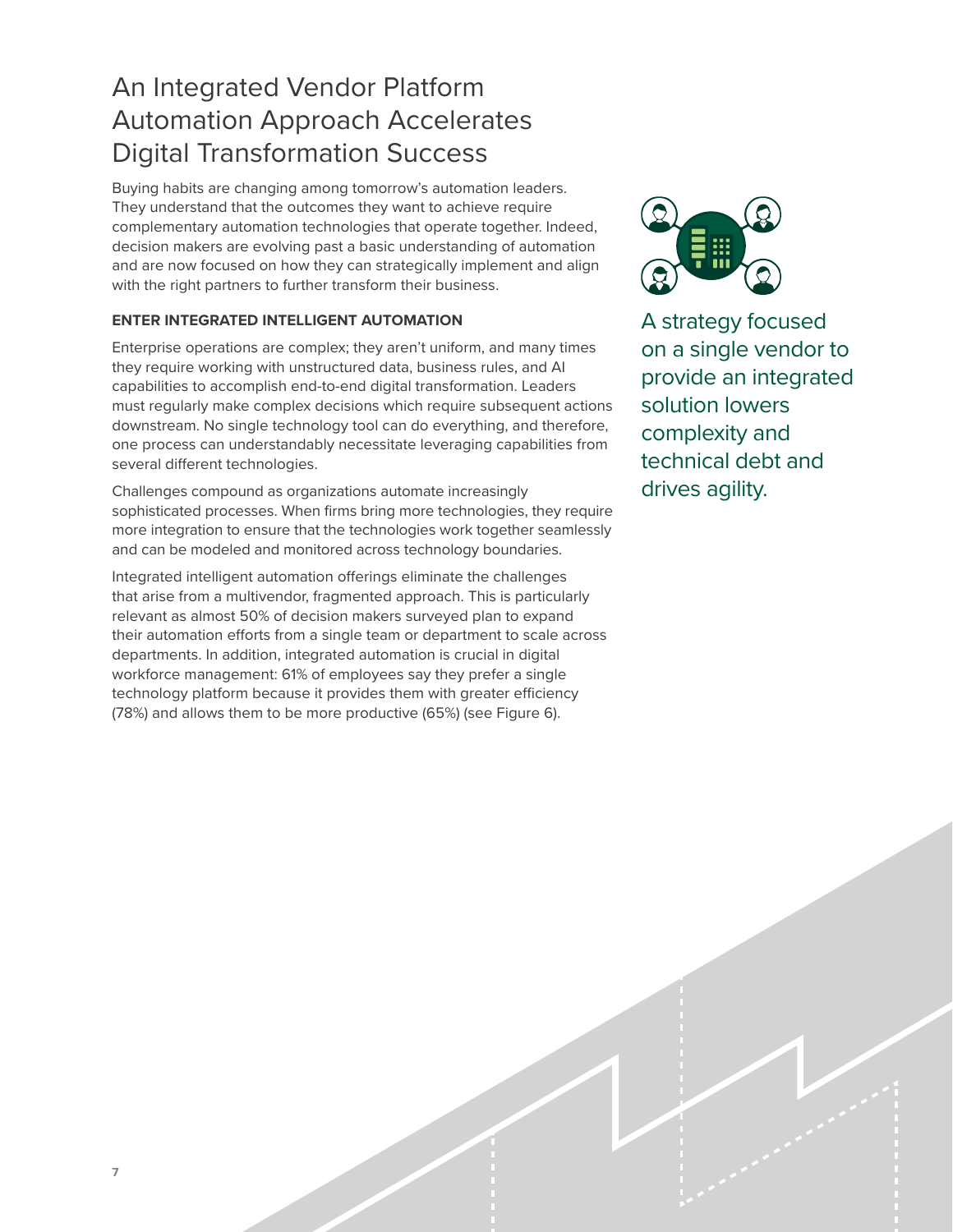#### **Figure 6**

**"Which of the following do you generally prefer when it comes to multiple technologies serving a similar purpose?"**

**61%** I prefer technologies to be well integrated on a single platform.

**11%** I do not have a preference.

**27%** I prefer the best technology for each task, regardless of whether they are integrated with each other.

**"Why do you prefer implementing a single technology platform?"\***

**78%** It provides greater efficiency of my daily tasks.

**65%** It allows me to be more productive.

**39%** Different technologies work more seamlessly together.

**38%** It is easier to learn how to use new tools.

**31%** It saves the company money.

21% It helps the company's revenue.

Base: 450 enterprise individual contributors across business departments

\*Base: 275 enterprise individual contributors across business departments who prefer implementing a single technology platform Source: A commissioned study conducted by Forrester Consulting on behalf of Kofax, January 2020

#### **SINGLE-VENDOR AND INTEGRATED BEST-OF-BREED APPROACHES**

The simplest and most cost-effective approach to achieving business outcomes is to work with a single-vendor automation platform; 99% of **Figure 7** decision makers believe there would be considerable value in working with a single automation vendor and automation platform (see Figure 7). This represents the ideal approach where the vendor provides a fully pre-integrated offering and ensures full and timely continuity through upgrades of all complementary technologies. Organizations also benefit from simplified licensing, reduced vendor management complexity, and often better pricing.

> However, there are instances in which a single-vendor approach is not the best option. One example is when an organization has standardized on another vendor for one or more parts of its intelligent automation strategy. In these situations, enterprises should evaluate primary vendors on their ability to provide pre-integration with external best-of-breed complementary technologies. While a single-vendor approach is more desirable, this hybrid alternative will solve the integration challenge. In this scenario, the primary vendor removes much of the technical debt and loss of agility versus the organization having to bear that burden.

> Decision makers who have invested in a single-vendor approach to automation report seeing a variety of benefits, including improved customer experience, higher employee productivity, and improved efficiency (see Figure 8). Note that a single-vendor approach for all parts of an intelligent automation portfolio may not always be possible from a strategic or architectural standards approach. However, a vendor that offers a combination of a robust portfolio and pre-integration with best-ofbreed industry solutions, while not ideal, could be an alternative approach.

**"How valuable do you believe it would be for your organization to work with a single vendor with a broad breadth of complementary automation technologies?"**



Base: 450 automation and AI decision makers Source: A commissioned study conducted by Forrester Consulting on behalf of Kofax, January 2020

#### **8** | The Kofax 2020 Intelligent Automation Benchmark Study: Part 1: Successful Automation Requires An Integrated Vendor Strategy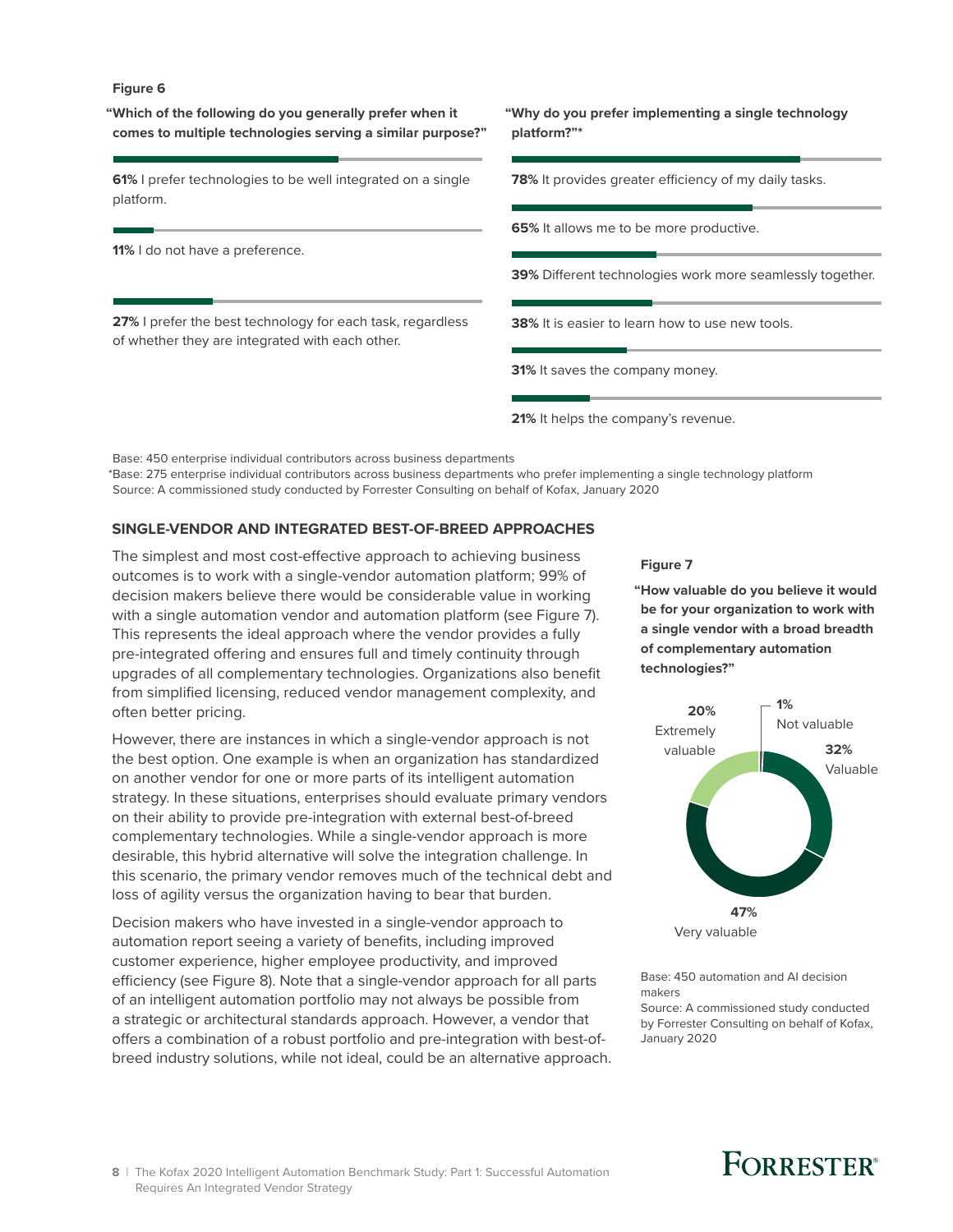Importantly, the single-vendor intelligent automation approach illustrates both internally and externally facing benefits. For instance, managing the digital workforce is a crucial component to success with automation initiatives. Organizations that deploy multiple poorly integrated technologies are struggling greatly. Therefore, it is not surprising that 42% of respondents say that increasing employee productivity is one of the top benefits of using a single-vendor automation platform. And when employees are productive, customer satisfaction increases. Indeed, the data bears this out: 52% of respondents cite improved customer experience as the top benefit of leveraging a single-vendor platform.

As digital transformation becomes more pervasive, organizations discover that the line between customer and employee experience blurs; they are two sides of the same coin. Happier employees are more productive, which in turn creates a more supportive environment for customers. Companies suffering from inefficient and manual employee processes become exposed in a digital world. For example, in a customer onboarding scenario, employee-centric tasks like document classification/ verification, fraud detection, know-your-customer (KYC) due diligence, and a host of other activities that were once hidden from the customer become exposed in a world where straight-through online processing is becoming the norm in customer expectations. A well-executed, singlevendor intelligent automation strategy is well-suited to streamline these inefficient and manual employee and customer processes.

#### **Figure 8**

**"What benefits has your organization achieved by adopting a single-vendor automation platform as opposed to a piecemeal approach?"**

| 54% Improved CX                                           |  |
|-----------------------------------------------------------|--|
| <b>52%</b> Increased employee productivity                |  |
| <b>52%</b> Improved operational efficiency                |  |
| <b>51%</b> Better security and compliance                 |  |
| 47% Better internal collaboration                         |  |
| 43% Improved employee experience                          |  |
| 41% Reduced operational expenses                          |  |
| <b>39%</b> Better ability to provide service to customers |  |

Base: 254 automation and AI decision makers at organizations using a single-vendor approach to automation Source: A commissioned study conducted by Forrester Consulting on behalf of Kofax, January 2020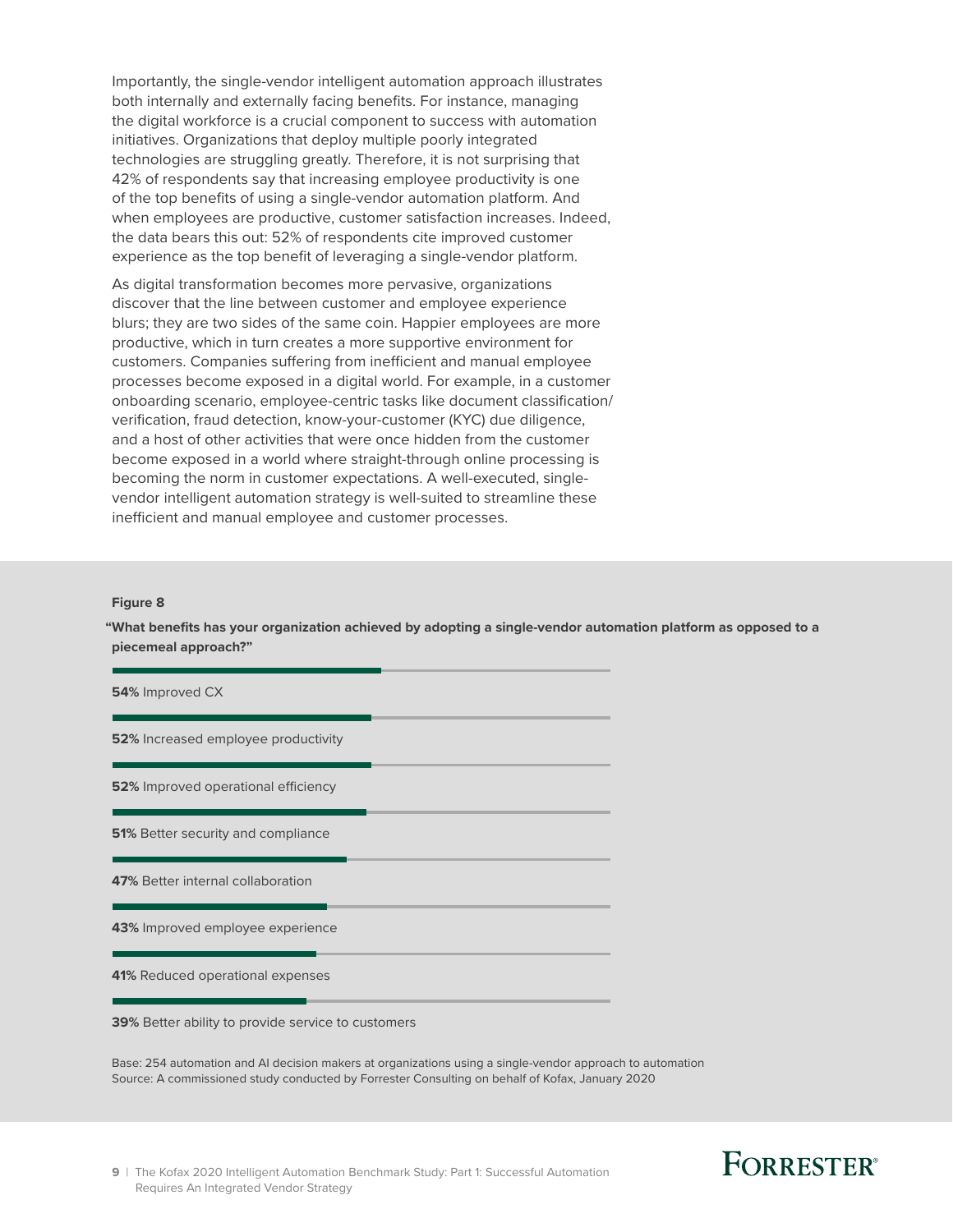# <span id="page-11-0"></span>**Key Recommendations**

Digital transformation initiatives are driving a critical need for automation, particularly process automation, at a scale not previously seen. Addressing automation at scale requires a different mindset and a more holistic technology strategy. It must include a focus on business outcomes and a technology strategy that supports meeting those outcomes with minimal technical debt and maximum agility.

Forrester's in-depth survey of 450 automation and AI decision makers yielded several important recommendations:



**Define your business outcomes first.** While the drive toward increased automation is a rational response to a world where digitization is a continual business objective, the goal should not be too narrowly defined (e.g., task automation). A broader goal or mindset will have a ripple effect on how teams organize, prioritize, and ultimately evaluate their automation needs to transform their businesses.



**Agree on success metrics aligned with those outcomes.** Once business outcomes are defined, the metrics should directly support those outcomes. Automating an onboarding process is a technology project. Driving straight-though customer onboarding for 80% of all new customers from a mobile device is a business outcome. When business outcomes are the measure of success, this leads naturally to discussions



**Success at scale requires digital workforce management.** Any

of the automation approach that will drive success.

automation plan requires organizations to understand the full automation journey, which includes the ability to manage, govern, scale, and optimize. DWM provides a common layer of governance across an increasingly diverse group of digital and human resources performing work.



**Rationalize your intelligent automation strategy.** Processes do not respect your organizational boundaries, legacy systems, or departmental technology decisions. Though it's difficult to objectively assess which automation technologies and strategies exist within your organization, it's a necessary task. Process continuity is critical across your organization even for groups that don't traditionally align. Because as more automated processes come online, a digitized world requires increased cooperation and coordination of technology assets.



**Choose a primary vendor that supports your intelligent automation** 

**requirements.** The intelligent automation landscape is technically diverse; a single process can be startlingly complex. For instance, it could start with multichannel customer interactions. From there, it may require document intelligence to classify and route unstructured content, the application of rules and decisioning, new forms of artificial intelligence, and development of code through digital process automation and lowcode. Moreover, process complexity increases over time. The integration of automation technologies, if left to the customer, creates technical debt and dramatically curtails agility in the future. Find a vendor that provides extensive automation functionality and pre-integrated partnerships thereby removing that complexity and burden from you.

**10** | The Kofax 2020 Intelligent Automation Benchmark Study: Part 1: Successful Automation Requires An Integrated Vendor Strategy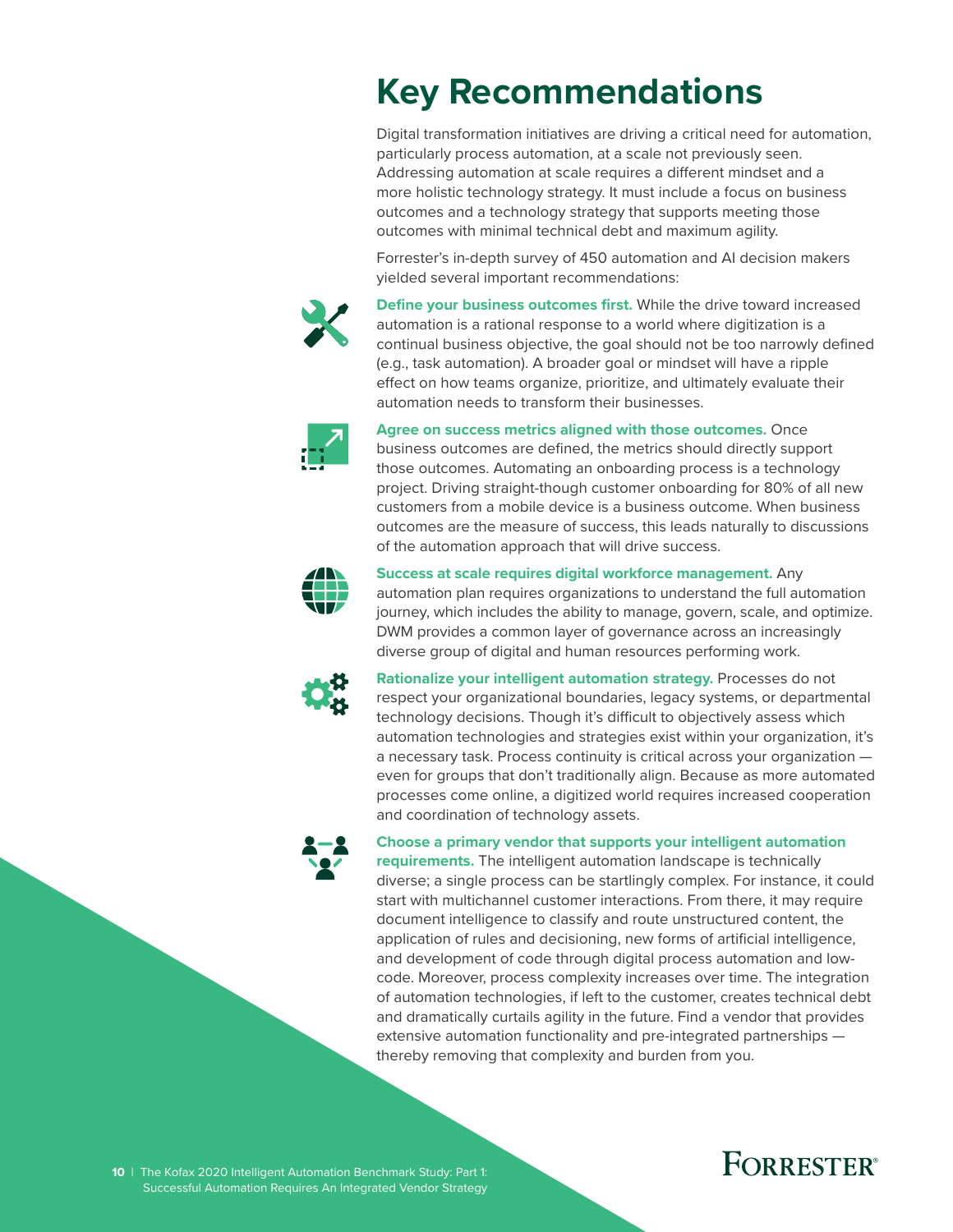### <span id="page-12-0"></span>Appendix A: Methodology

In this study, Forrester conducted an online survey of 450 IT automation and AI decision makers at global enterprises and 450 individual contributors across business departments at global enterprises to explore their use of automation, its current implementation, and the way it can affect employee experience and sense of purpose. Respondents were offered incentives as a thank you for time spent on the survey. The study was completed in January 2020.

### Appendix B: Demographics/Data



### **Firmographics: Decision Maker**

Base: 450 automation and AI decision makers Note: Percentages may not total 100 because of rounding Source: A commissioned study conducted by Forrester Consulting on behalf of Kofax, January 2020

**11** | The Kofax 2020 Intelligent Automation Benchmark Study: Part 1: Successful Automation Requires An Integrated Vendor Strategy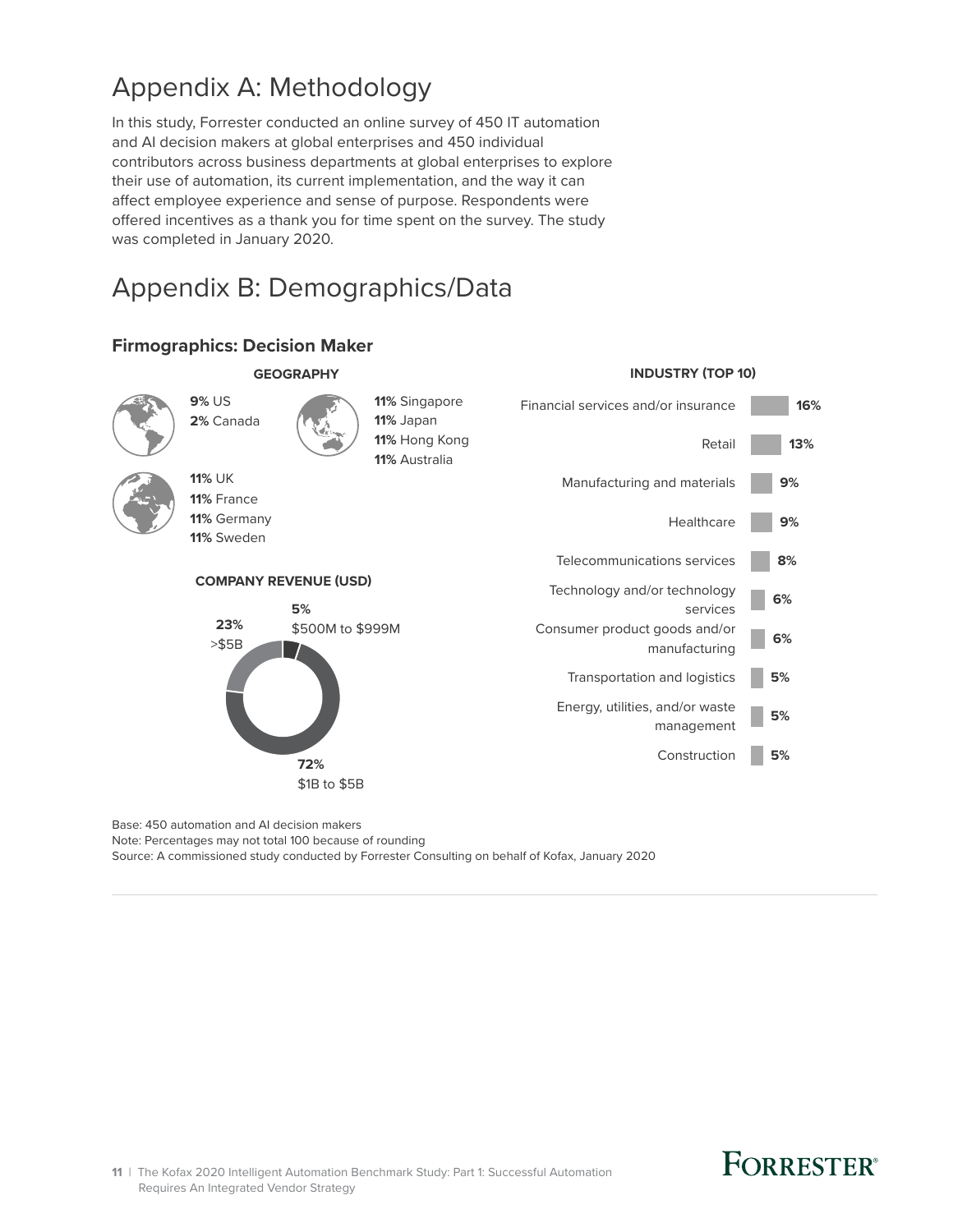

Note: Percentages may not total 100 because of rounding Source: A commissioned study conducted by Forrester Consulting on behalf of Kofax, January 2020